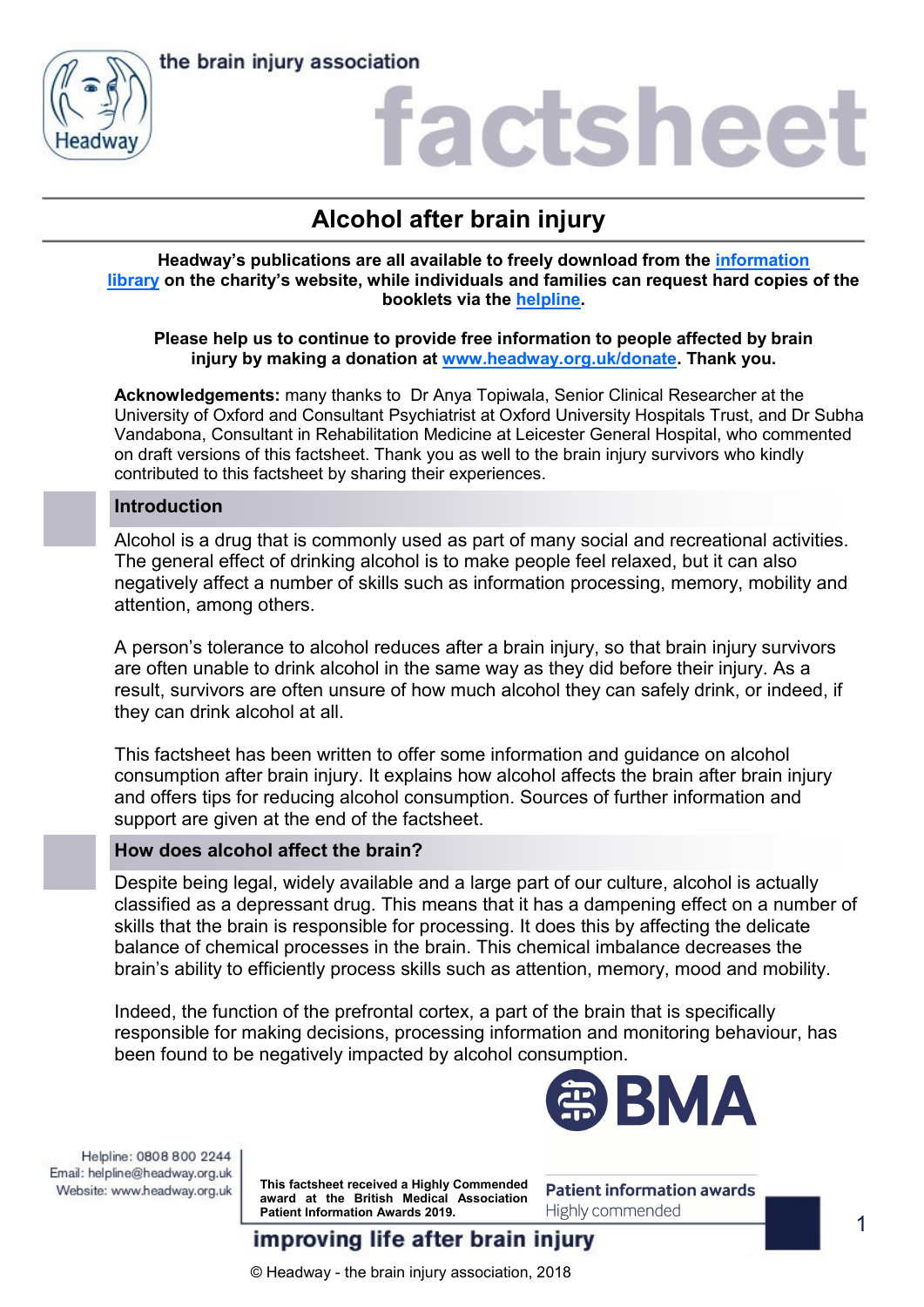

# factshee<sup>®</sup>

## **Drinking behaviours after brain injury**

Research has found that in the first year after brain injury, many survivors give up drinking alcohol altogether. There are several suggested reasons for this, such as being in a setting where alcohol is not easily accessible (such as a rehabilitation unit), or receiving information from therapists about the impact of drinking alcohol after brain injury. For instance, alcohol can interact with medications prescribed after brain injury, such as medications to control seizures. Therefore people are advised by professionals to refrain from alcohol for a period of time.

It is not until the survivor is back in a home environment and attempting to readjust their life after the injury, that they may begin drinking alcohol again.

Even at this stage and onwards, many survivors are only occasional drinkers, and many stop drinking alcohol altogether. Indeed, it is common for survivors to give up drinking after trying an alcoholic drink for the first time after their injury and realising first-hand how it negatively affects them.

*One sangria (in my defence it was strong) resulted in me trying to get onto a table to dance and having to be carried back to my hotel. There I remained for two days. I felt terrible, and it put a big downer on the holiday... that was 17 years ago and I haven't had a drink since. If I am honest.... I do not miss alcohol.*

Some survivors may continue to have a drink on occasion, for instance at social gatherings, and we hope that the information provided later in this factsheet can guide readers to doing so responsibly.

A rare few survivors, for instance those who lack insight into the impact of their injury, may drink regularly or heavily, and consequently become dependent on alcohol. It is thought that people who were heavy drinkers, or had depression or mental health issues prior to their brain injury, are more likely to become heavy alcohol drinkers afterwards, even if they do have an initial period of abstinence in the early days of their injury. Information about seeking support for alcohol addiction is available in the section *Professional support*.

## **Complications of alcohol and brain injury**

Brain injury survivors generally have a reduced tolerance to alcohol. This means that the chemical processes that follow alcohol consumption occur faster in them than in people who do not have a brain injury, and therefore they feel the effects of it much more quickly.

Helpline: 0808 800 2244 Email: helpline@headway.org.uk Website: www.headway.org.uk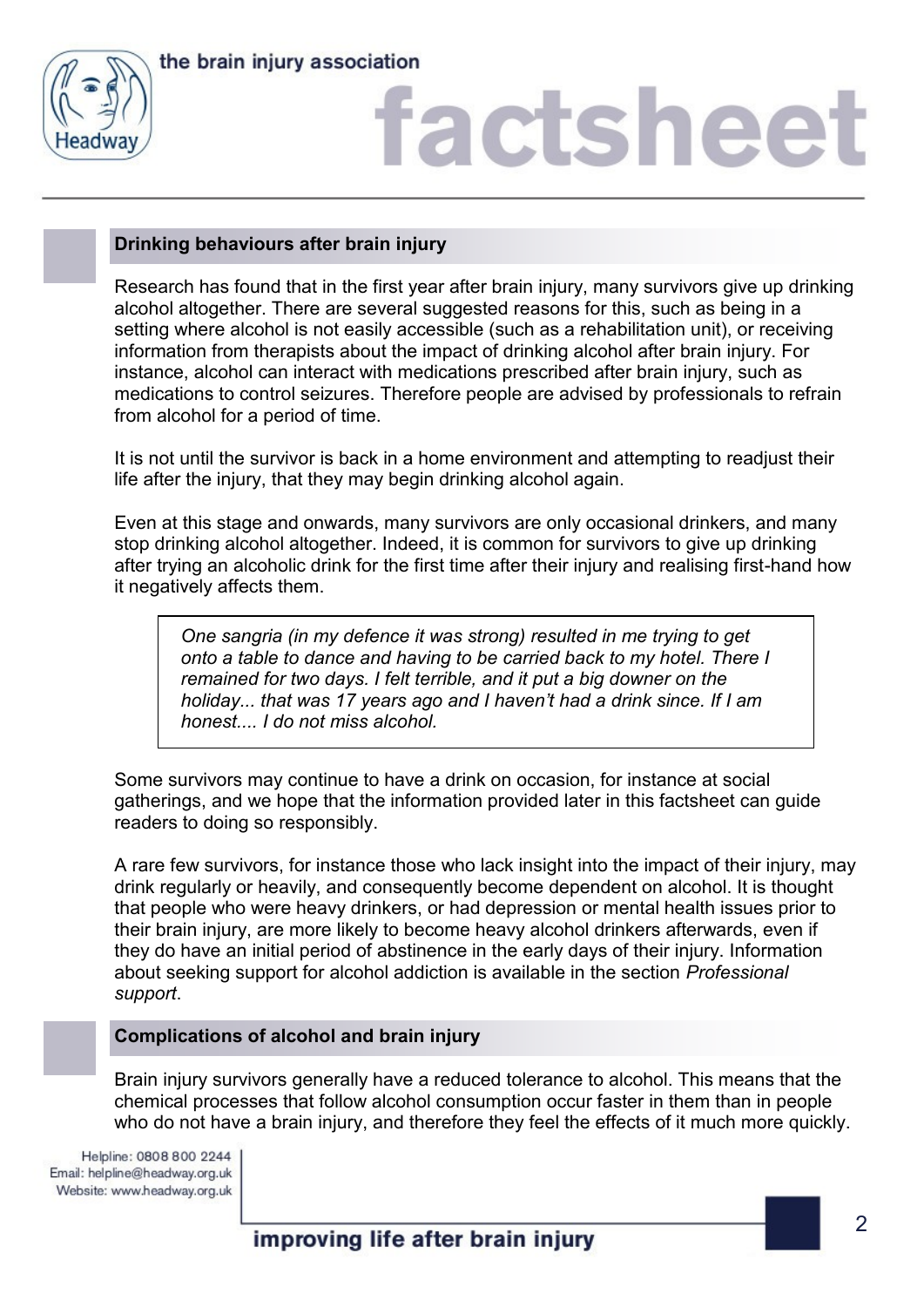



# factsheet

Further, the effects of brain injury are often exacerbated, so that issues such as memory problems, mobility issues and behavioural issues are worsened after alcohol consumption.

As well as the lowered tolerance of alcohol, there are a number of other complications involved in alcohol consumption after brain injury. These are covered in some detail here.

## **Increased risk**

Drinking alcohol can negatively affect mobility skills, which can put people at increased risk of falling. Falls are one of the most common causes of head injury. Indeed, research finds that many people admitted to hospital with a head injury were drunk at the time of the accident.

Alcohol can also cause people to engage more in risky behaviour, putting them more at risk of being involved in an accident such as a road traffic accident or falling from a height.

Exacerbation of effects such as memory problems, fatigue, information processing and decision making after drinking alcohol can also put a brain injury survivor at risk. For instance, exacerbated memory problems might cause a brain injury survivor to forget how to get home.

## **Interference with coping strategies**

The effects of alcohol might interfere with a survivor's ability to employ coping strategies they have learnt over time to manage the effects of their injury. For instance, after drinking alcohol a brain injury survivor with anger problems may no longer be able to employ techniques they have learnt to control their anger, such as breathing deeply and removing themselves from the situation. As a result, they might get into a fight, therefore additionally putting themselves at risk of harm.

### **Seizures**

Heavy alcohol consumption has been found to cause seizures in some people. Seizures can also be experienced following sudden withdrawal from regular alcohol use. This happens as the brain attempts to restore balance to its chemical process, but ends up over-compensating. It is therefore very important to seek professional support when attempting to stop a dependence on alcohol. More information on this is available in the section *Professional support*.

Alcohol may also lower seizure threshold and so can cause seizures in people who have post-traumatic epilepsy.

## **Mood disorders**

Some people use alcohol to cope with mood disorders such as depression and anxiety, as

Helpline: 0808 800 2244 Email: helpline@headway.org.uk Website: www.headway.org.uk

improving life after brain injury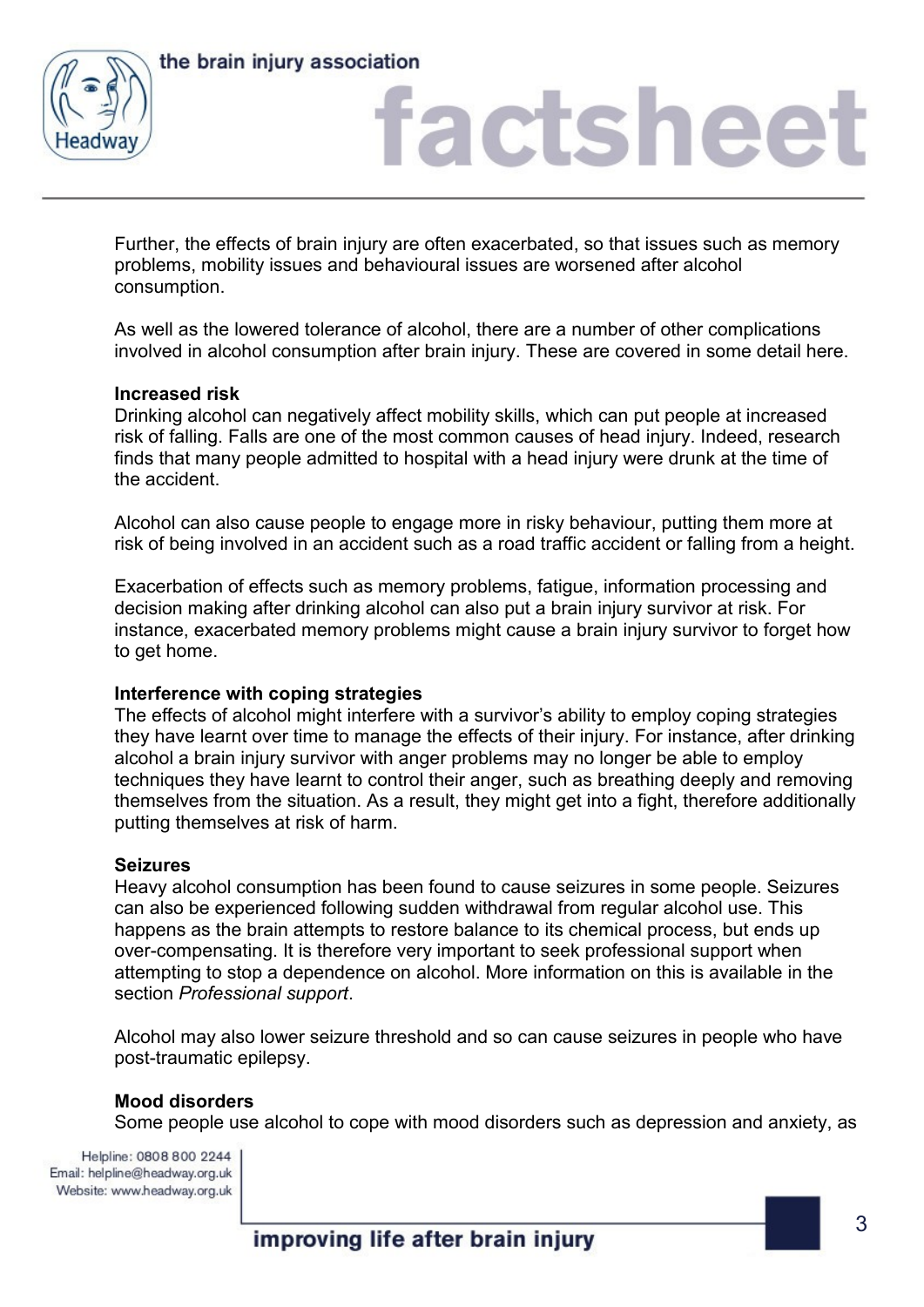

# factshee

it can have a temporary relaxing effect. However, long-term use of alcohol has been found to cause mood disorders to develop in some people, and worsen existing mood disorders such as depression. Alcohol may also interact negatively with mood disorder medication. It is always extremely important to check medication information labels and sheets before drinking alcohol.

## **Tips for managing alcohol after brain injury**

In many cases it is advisable, and indeed the preferred option of many brain injury survivors, to avoid drinking alcohol completely after a brain injury. This option is made easier nowadays by the wide availability of non-alcoholic drinks, including non-alcoholic beers, wines, ciders and 'mocktails'.

*I sometimes have a non-alcoholic beer shandy so I feel like I am having a pint, and have discovered things like elderflower cordial with soda. Nothing wrong with ordering a fancy coffee or mocktail either.*

However, there may be occasions when you do wish to have an alcoholic drink. The following tips are offered to help you with doing this responsibly.

- Educate your family and friends on the impact of alcohol after brain injury. You might even wish to show them this factsheet. This should help to remove any social pressure to drink.
- Limit yourself to one or two drinks a night, and ask family and friends to help by reminding you to stop drinking after this.
- Never drive after drinking, even if you are below the national alcohol limit. Remember that alcohol will affect you more than it did before the injury, so you will be more sensitive to the effects. Make arrangements in advance to get a lift from a friend or a taxi if you are planning on drinking while out.
- Pace your drinking. You can do this by drinking slowly and monitoring how it makes you feel. You should also try to drink glasses of water in between.
- Eat some food before you start drinking. Food slows down the rate of alcohol absorption by lining the stomach. Meals containing healthy fats, such as fish, can be particularly good at slowing down alcohol absorption rates.
- Stick to one type of alcoholic drink rather than mixing drinks.

Helpline: 0808 800 2244 Email: helpline@headway.org.uk Website: www.headway.org.uk

improving life after brain injury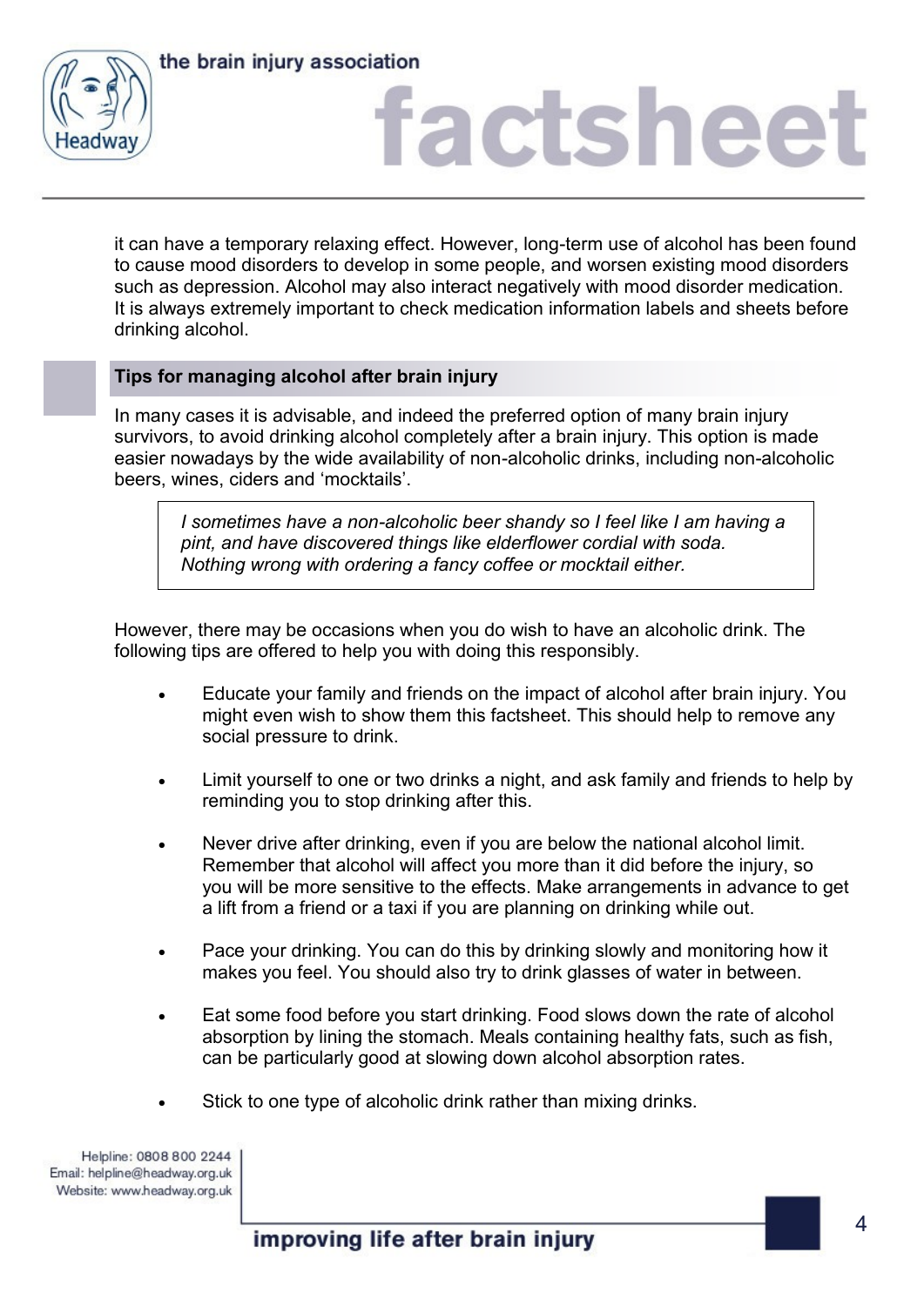

# factsheet

- Avoid drinking on your own. Rather, have people you trust around you while you're drinking so that they can offer support if needed.
- Remember that alcohol can exacerbate issues such as noise sensitivity and fatigue. Unfortunately, many parties, pubs and bars can be busy, noisy places, so try, if possible, to find a quieter spot such as a side room or outside in a beer garden.

*My husband and I no longer go out as we used to, the pubs are way too noisy and we can't communicate. Parties and get-togethers I can only tolerate for about two hours maximum; after that I can't stay focused on a conversation.* 

## **Professional support**

By being aware of the impact of alcohol after brain injury, and regulating drinking accordingly or giving up on drinking alcohol altogether, many survivors are able to manage this aspect of their lives without much difficulty. However, some survivors may become dependent on alcohol, or fail to recognise the impact that drinking alcohol has on them. In such cases, it might be necessary to seek professional support.

If you are not sure whether you need professional support, you can take a simple online test on Drink Aware's website at [www.drinkaware.co.uk/selfassessment.](http://www.drinkaware.co.uk/selfassessment) This test will assess your drinking behaviour and give you information about whether you should seek professional support.

The professional best suited to support someone with the cognitive, emotional, behavioural and psychological effects of brain injury is a neuropsychologist. You can discuss getting a referral to a neuropsychologist with your GP. Neuropsychologists might be able offer support with the underlying reasons that you drink alcohol.

Research has found that group-based and individual counselling sessions are effective methods of supporting brain injury survivors with alcohol addiction issues. You could therefore consider speaking to your GP about getting some support from a counsellor or a psychologist who may specialise in alcohol or substance addictions.

There are a number of organisations that have been set up to support people with alcohol addiction issues. Whilst these services can provide helpful information and support, it is important to remember that many will not be experienced in supporting people specifically with a brain injury. For more information, see the section *Useful organisations.*